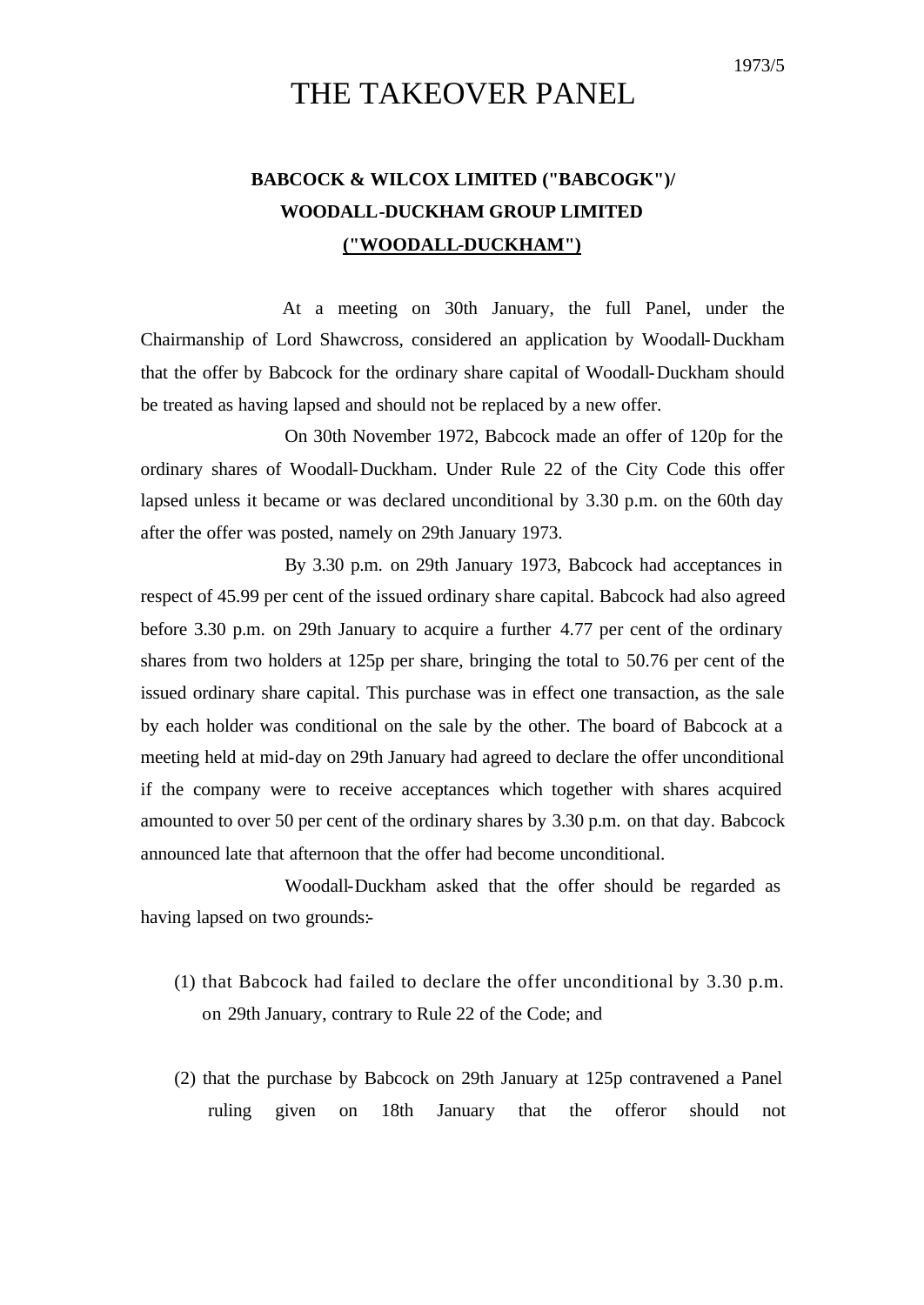purchase shares of the offeree company above the offer price of 120p after the 46th day from the posting of the offer.

#### Declaration that an offer is unconditional

In the circumstances of this offer, Rule 22 provides that no offer shall be capable of becoming or being declared unconditional after 3.30 p.m. on the 60th day after the date when the offer is initially posted. Rule 24 requires the offeror to give fuller particulars to the Stock Exchange by 9.30 a.m. on the following day.

The reference to "becoming unconditional" in Rule 22 relates to the usual provision in offer documents that the offer will become unconditional if acceptances are received in respect of 90 per cent of the shares. The reference to "being declared unconditional" relates to the usual provision that the offeror may decide to make the offer unconditional on some percentage of acceptances exceeding 50 per cent but less than 90 per cent. The Panel considers that it was the intention of the drafters of the Code that the offeror should make a public statement as to the outcome of the offer by 3.30 p.m. on the 60th day. There is, however, admittedly some ambiguity in the wording since the word "declare" has to cover both the decision by the offeror and the announcement of his decision. These difficulties are not helped by references to announcements of the decision (as distinct from a declaration) in Rules 24 and 25. There is the further point that, as the board of Babcock had decided at mid-day to make the offer unconditional on receipt of over 50 per cent acceptances, it is arguable that the offer automatically became unconditional when the acceptances exceeded 50 per cent before 3.30 p.m. In these circumstances, and as the holders of more than 50 per cent of the ordinary shares had in fact, before 3.30 p.m. on 29th January, either accepted the offer or agreed to sell their shares to Babcock, the Panel does not see its way to agree that the transaction can be nullified because of the absence of a public statement by 3.30 p.m. The Panel will, however, suggest to the City Working Party that the Rules should be made more explicit on the next revision and meantime the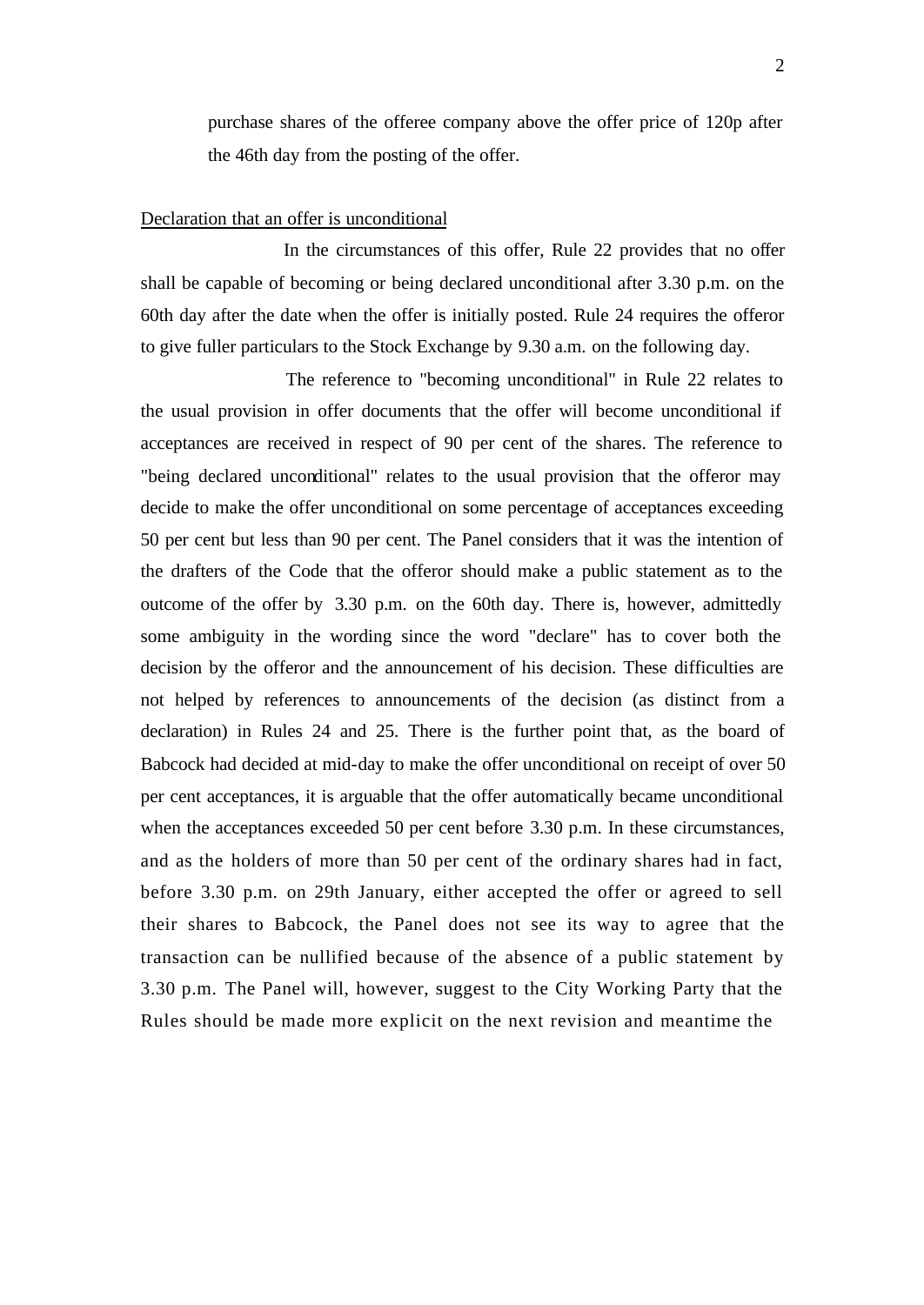Panel wishes all practitioners to give effect to the intention of the Code by ensuring that in any similar case the offeror announces the outcome of the offer publicly by 3.30 p.m. on the 60th day.

### Purchases of shares

In the previous appeal in this case, which the Panel heard on 18th January, the Panel decided to issue a considered statement on the case but, for the convenience of the parties, the Chairman indicated at the end of the hearing the broad reasons for the decision. He added, as an additional point for guidance that did not arise specifically out of that appeal, that an offeror should not purchase shares in the offeree company after the 46th day at above the offer price.

In the course of that appeal, the point had been made that an offeror cannot make a revised offer after the 46th day because of the combined effect of two separate provisions of Rule 22: first, the provision that an offer shall not be capable of becoming or being declared unconditional after the 60th day and, second the provision that a revised offer must be kept open for at least 14 days. An offeror cannot be certain that a revised offer made after the 46th day will remain open for at least 14 days since whether it does or does not will depend upon whether the offer becomes unconditional by the 60th day; hence the ruling that a revised offer must be made not later than the 46th day.

Rule 32 provides that an offeror who purchases shares at above the offer price must increase his offer to not less than the highest price paid and that such highest price must be notified to the shareholders of the offeree company at least 14 days before the offer closes. The Panel was concerned at the hearing on 18th January to make it clear that, by reason of the provisions of Rule 22 and Rule 32, an offeror cannot purchase shares at above the offer price after the 46th day.

There is, however, one exceptional circumstance in which the offeror may purchase shares above the offer price after the 46th day. If after that day (other than in the case of an offer in which a "shutoff" notice has been given under Rule 23) the offeror purchases, in one transaction, shares at above the offer price which carry him beyond